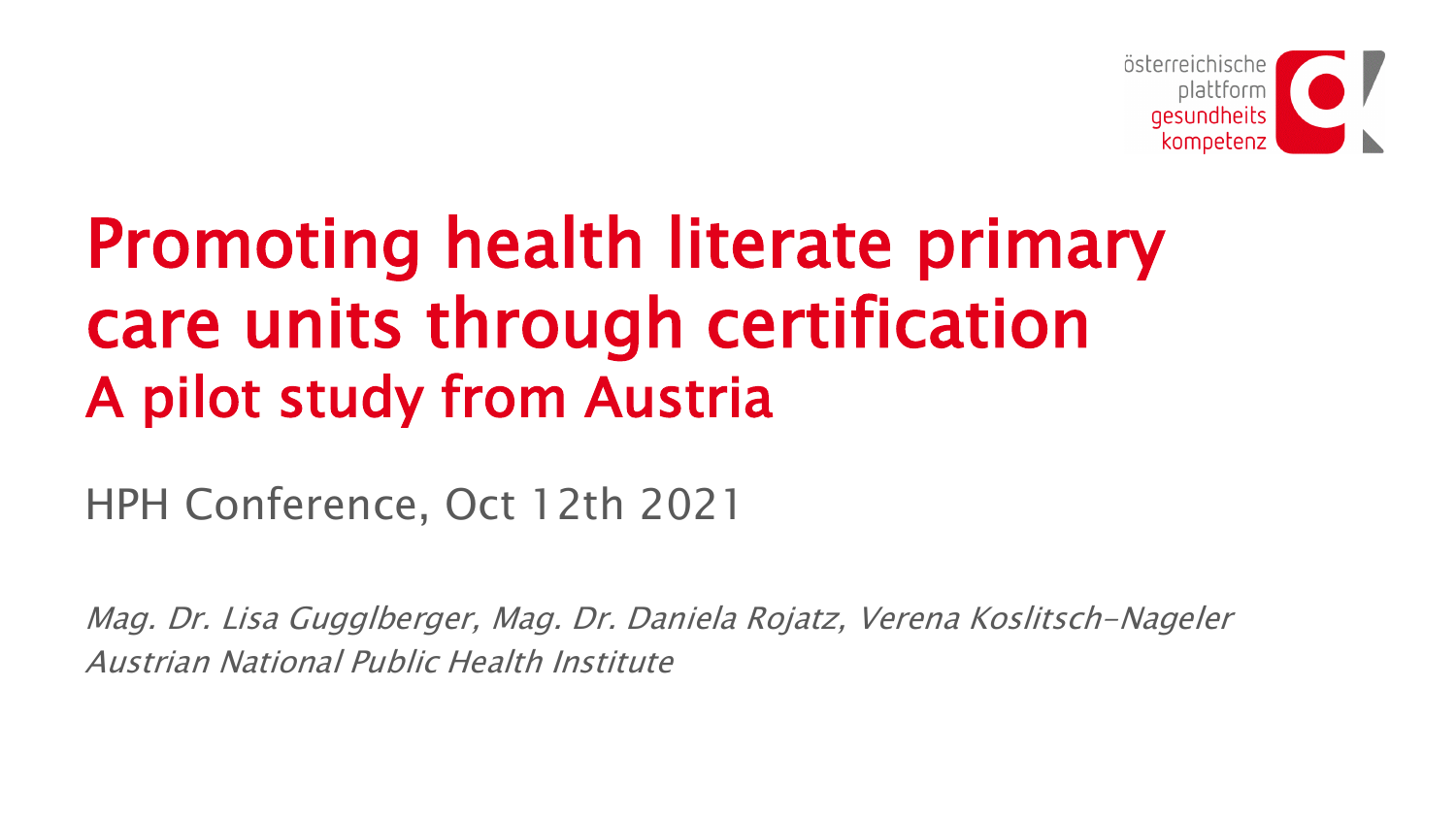### Background: Primary care units in Austria



- » New primary care concept in Austria in 2014
	- » establishment of primary care units (PCUs)
	- » At least three doctors and nurses plus other health care professionals
	- » Aim: easy access, integrated care
- » Health promotion and health literacy are defined as tasks of PCU
	- » No history of explicit HP and HL in primary care
	- » Need support and guidance
- $\rightarrow$  project to support systematic implementation of HP and HL in primary care.
- $\rightarrow$  Development of a self assessment tool adapted from the hospital tool (Dietscher et al. 2015)
- $\rightarrow$  Development of a certificate for health literate PCUs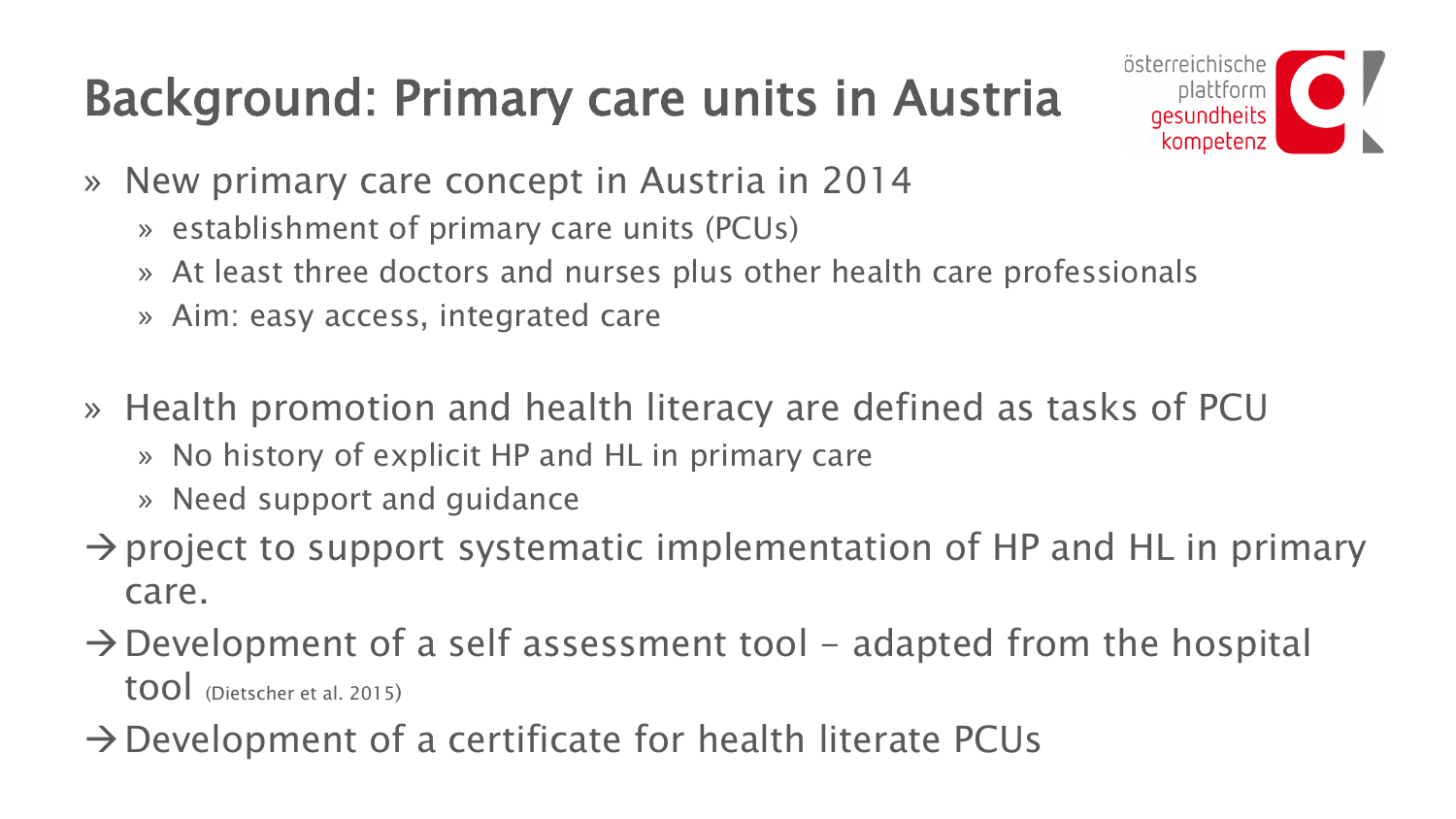### Certification process



» To get certified as a **health literate organisation** has many benefits:

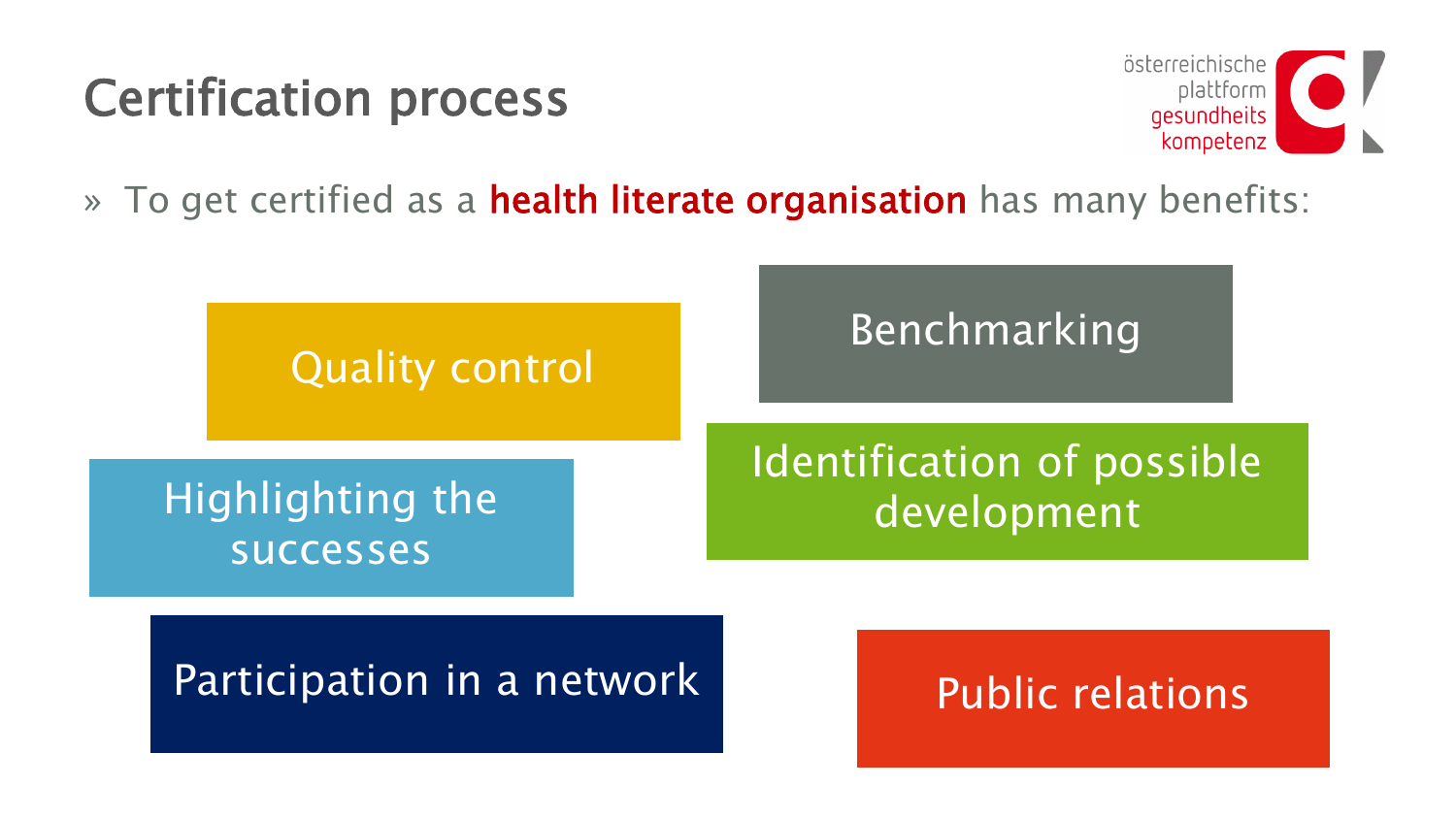### Health literate PCUs

- » Developed together with the Health Fund Styria
- » Application of PCUs in November 2020
	- » 5 PCUs have applied
- » Based on an established certification process
	- » 3 levels (bronze, silver, gold)
	- » valid for 3 years
- » Accompanying evaluation
	- » Interviews with participating and nonparticipating PCUs  $(n=6)$





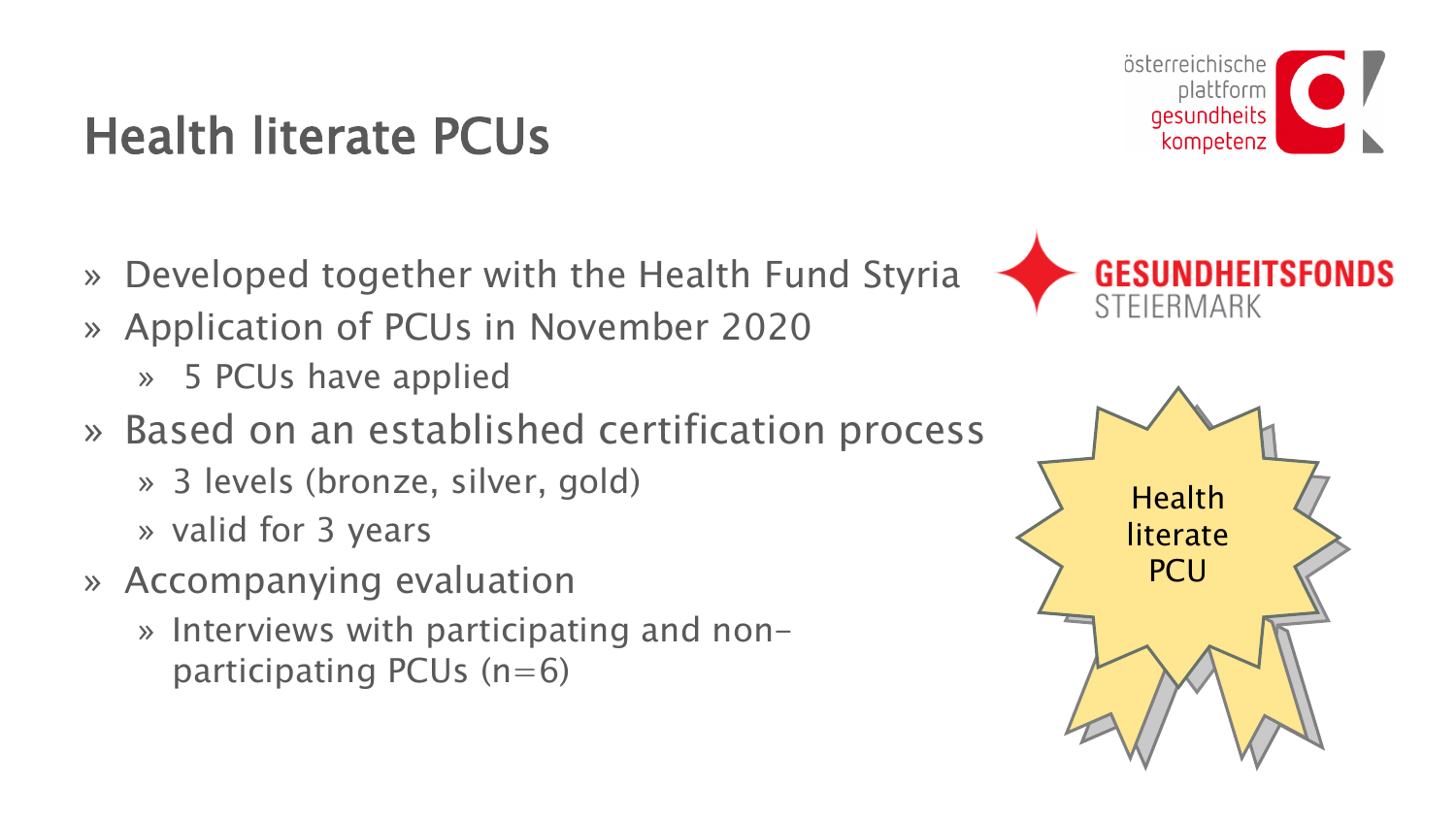### Certification process HL PCU



### Gold

#### Bronze

- **Application with** commitment from management & HL contact person.
- Completion of the selfassessment
- Formulation of goals

-Application with commitment from management & HL contact person.

Silver

- -Result of self-assessment: 50% - 75% fulfilled
- Formulation of goals
- -Evidence of communication training (12 hrs)
- -Checklist for written health information

-Application with commitment from management & HL contact person.

- -Result of self-assessment: 75% - 85% fulfilled
- Formulation of goals
- -Evidence of communication training (16 hrs)
- -Checklist for written health information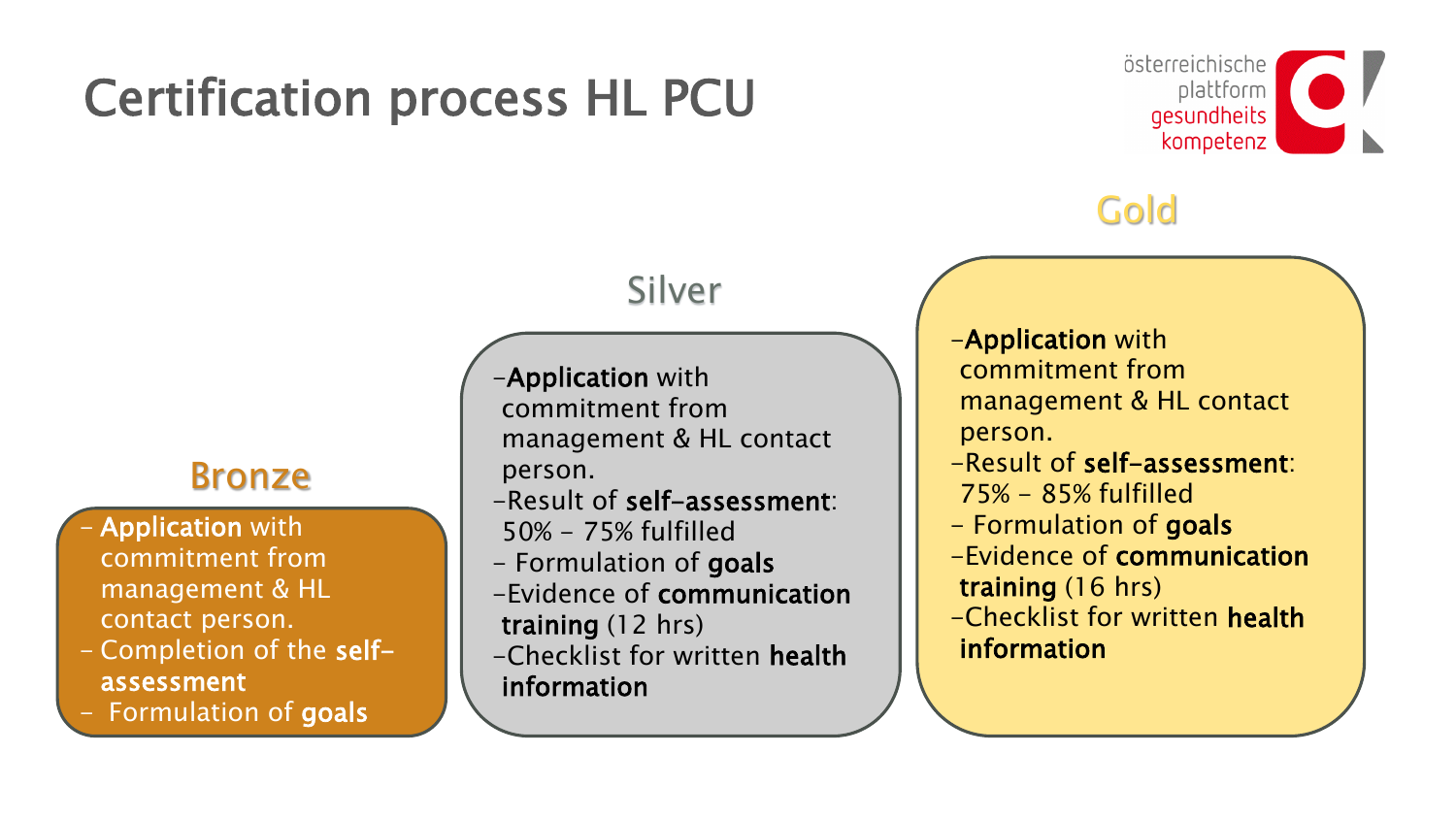### Self assessment tool

8 Standards with several indicators:

- 1. establish management principles and corporate structures for health literacy.
- 2. develop and evaluate materials and services in a participatory manner
- 3. qualify staff for health literate communication with patients
- create a supportive environment ensure orientation
- 5. Communicate with patients in a health literate way.
- 6. Improve the health literacy of patients and relatives beyond the visit.
- 7. improve the health literacy of staff members
- 8. Contribute to health literacy in the region.



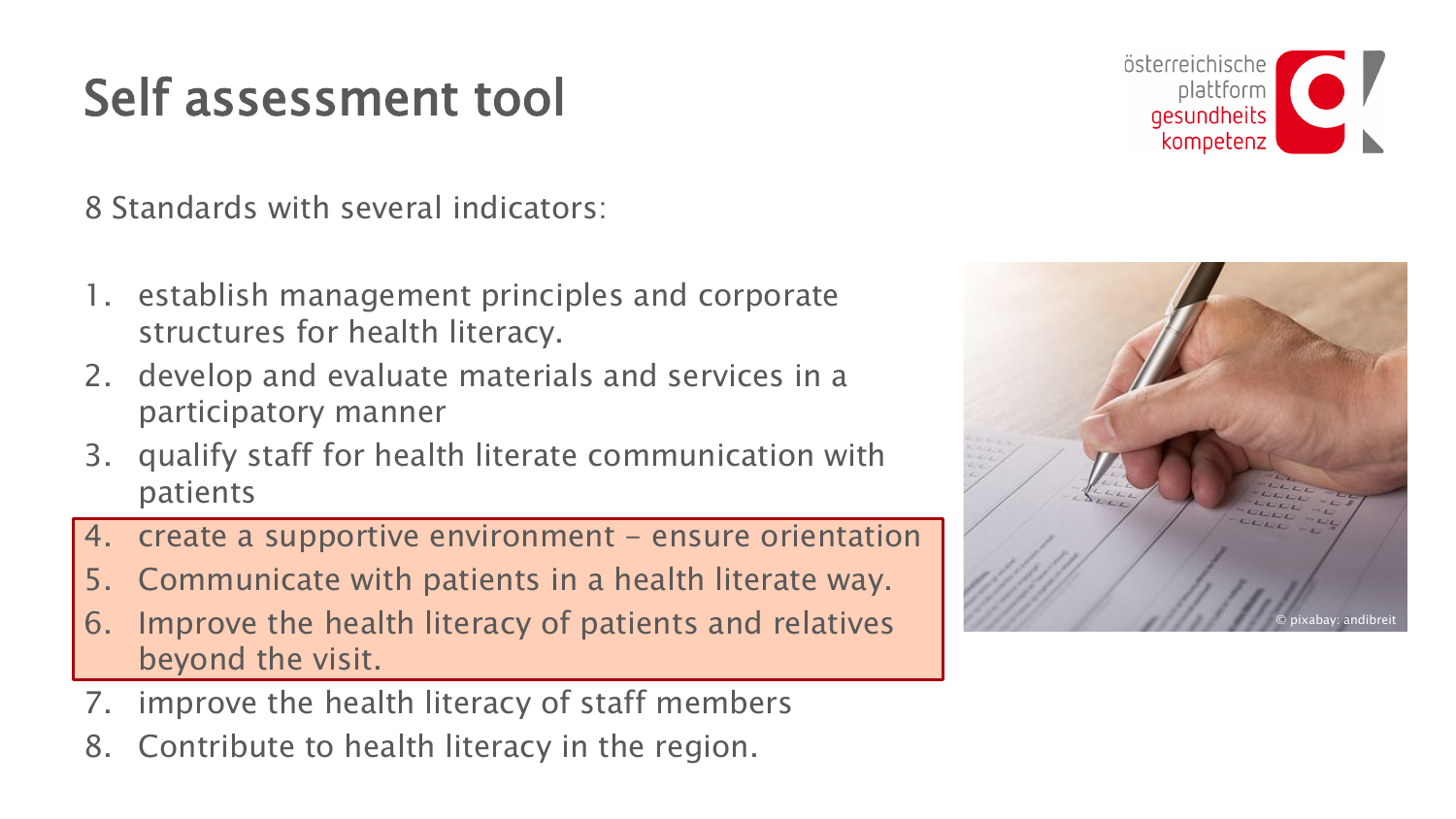## Health information checklist

#### Silver

 $\Box$  targeted **presentation** of health information (e.g. in the waiting room)

 $\Box$  actively passing on good health information on the treatment topic to the patients

#### Gold (in addition to silver)

 $\Box$  ongoing and targeted expansion of health information in the PCU and website

☐ Fixed implementation and documentation of health information during the consultation process

 $\Box$  Nominate a person in the PCU who regularly checks, reorders and sorts out health information

 $\Box$  Develop and implement quality assurance measures.





| österreichische<br>plattform          | <b>FITSFONDS</b><br><b>GES</b>                                                                                                                                                                                                                                                                                                             |
|---------------------------------------|--------------------------------------------------------------------------------------------------------------------------------------------------------------------------------------------------------------------------------------------------------------------------------------------------------------------------------------------|
|                                       | <b>Gute Gesundheitsinformation in PVE/</b>                                                                                                                                                                                                                                                                                                 |
|                                       | Anerkennung Silber und Gold                                                                                                                                                                                                                                                                                                                |
| Silber                                |                                                                                                                                                                                                                                                                                                                                            |
| <b>Zeitschriften</b>                  | $\Box$ gezielte Präsentation Guter Gesundheitsinformation (z. B. im Wartezimmer)<br>und optisches Trennen von Informationen, die nicht als Gute<br>Gesundheitsinformation eingestuft werden, wie z. B. Werbung oder                                                                                                                        |
| Beispiele:<br>٠                       | o eigenen Tisch/eigenes Regal für Gute Gesundheitsinformationen<br>einrichten<br>o eigene Umsetzung:                                                                                                                                                                                                                                       |
| <b>Gesundheitsinformation</b> )       | □ aktive Weitergabe von Guter Gesundheitsinformation zum<br>Behandlungsthema an die Patientinnen/Patienten (PDF: Kriterien Gute                                                                                                                                                                                                            |
| Beispiele:<br>$\bullet$<br>$^{\circ}$ | Broschüren zu häufigen Behandlungsanlässen direkt an Patientinnen<br>und Patienten aushändigen (z. B. Arzt / Ärztin oder<br>Gesundheitsberufe)<br>o Link zu Website, auf welcher Gute Gesundheitsinformation zu finden<br>ist, inkl. Stichwort zum Behandlungsthema, auf Visitenkarte ergänzen<br>und der Patientin/dem Patienten mitgeben |

o eigene Umsetzung: I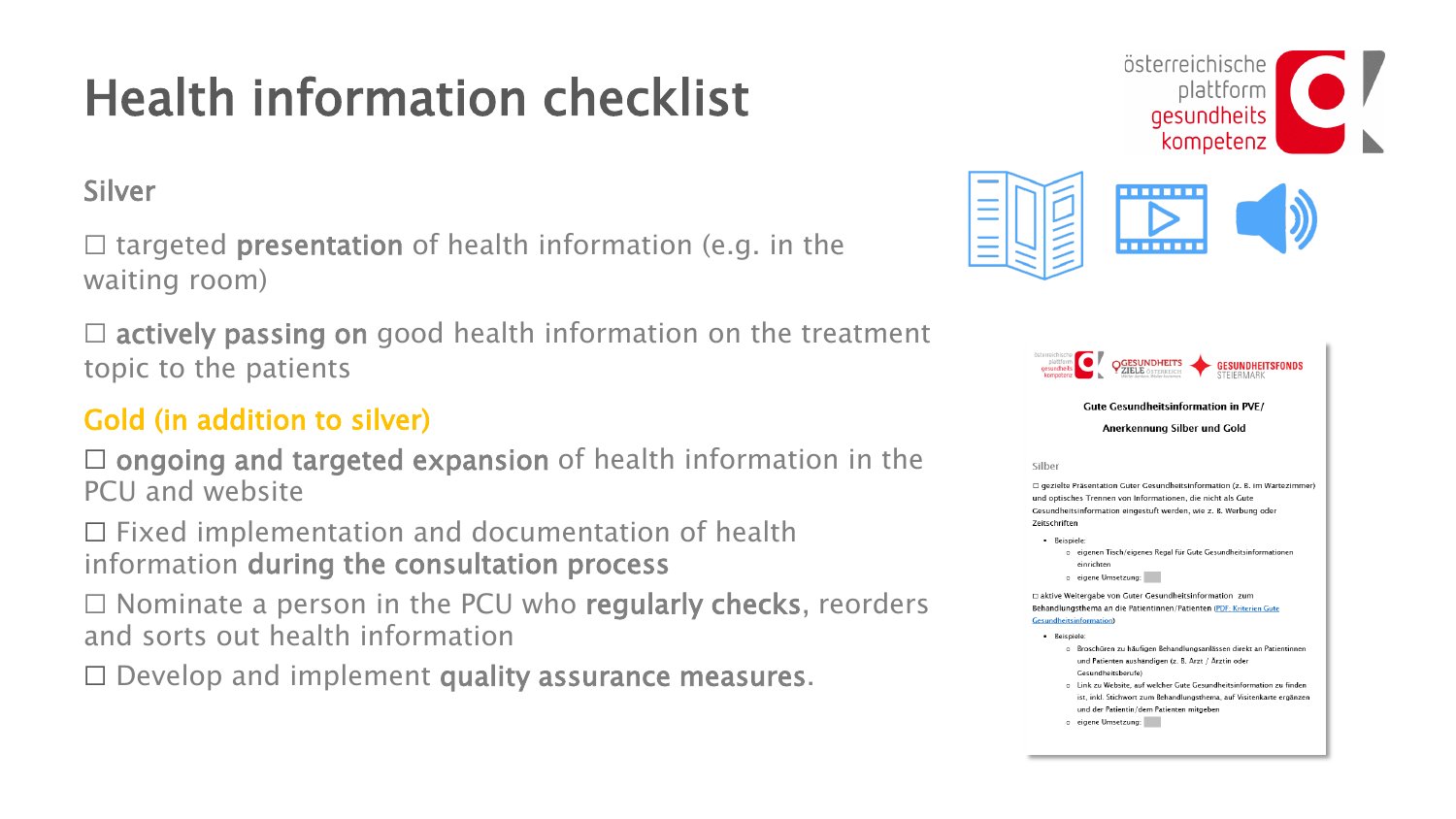### Communication trainings checklist

#### Silver

□ 12 hours of communication training according to ÖPGKtEACH standard by at least 50% of all health and social care professionals working in PCU, including at least 50% of all doctors working in PCU

#### Gold

□ 16 hours of communication training according to ÖPGKtEACH standard by at least 75% of all health and social care professionals working in PCU , of which at least 75% of all physicians working in PCU





Gute Gesprächsqualität in PVE/ Anerkennung Silber und Gold

Silber

□ 12 Stunden Kommunikationstraining nach ÖPGK-tEACH-Standard

- von mindestens 50% aller Angehörigen der in der PVE tätigen Gesundheitsund Sozialherufe)
- darunter mindestens 50% aller in der PVE tätigen Ärztinnen/Ärzte<sup>2</sup>

#### Gold

□ 16 Stunden Kommunikationstraining nach ÖPGK-tEACH-Standard

- . von mindestens 75% aller Angehörigen der in der PVE tätigen Gesundheitsund Sozialberufe<sup>1</sup>
- darunter mindestens 75% aller in der PVE tätigen Ärztinnen/Ärzte<sup>2</sup>

#### Optional zusätzlich zu Gold oder Silbe

□ Motivational Interviewing der ÖGK



Sonstiges:

Sonstiges:

Sonstiges: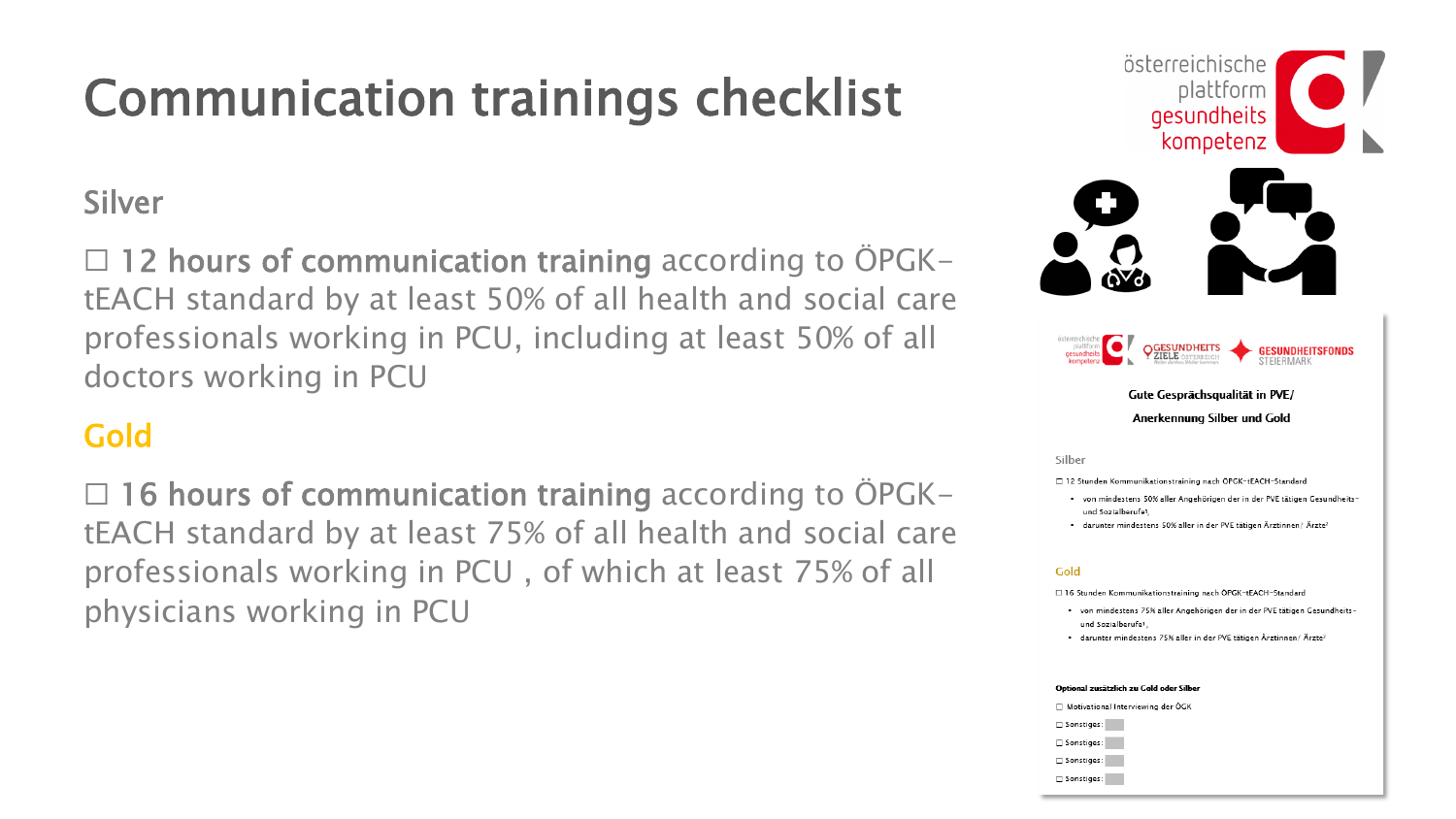## Formulation of goals for the next 3 years

- » Specific (simple, sensible, significant).
- » Measurable (meaningful, motivating).
- » Achievable (agreed, attainable).
- » Relevant (reasonable, realistic and resourced, results-based).
- » Time bound (time-based, time limited, time/cost limited, timely, time-sensitive).

### 3 goals based on the self-assessment



österreichische

plattform gesundheits kompetenz

| Beispiel | Gute Gesundheits-    | 1. Aufstellen eines        | Patientinnen/     |
|----------|----------------------|----------------------------|-------------------|
|          | informationen im     | Ständers für               | Patienten nehmen  |
|          | Wartezimmer für      | verschiedene               | sich Broschüren   |
|          | Patientinnen/        | Broschüren/Flyer           | mit und/oder      |
|          | Patienten attraktiv  | 2. Feedback der            | wissen welche     |
|          | gestalten            | Patientinnen/ Patienten    | Informationen es  |
|          |                      | einholen                   | gibt.             |
|          |                      |                            |                   |
| Beispiel | Die Initiative "Drei | 1. Alle Mitarbeiter/-innen | Patientinnen/     |
|          | Fragen für meine     | informieren und            | Patienten stellen |
|          | Gesundheit"          | schulen                    | Fragen, machen    |
|          | umsetzen             | 2. Status-quo analysieren  | sich Notizen.     |
|          |                      | 3. Plakate aufhängen, ev.  | wenden die "drei  |
|          |                      | Material aushändigen,      | Fragen" an.       |
|          |                      | Patientinnen/Patienten     |                   |
|          |                      | auffordern Fragen zu       |                   |
|          |                      | stellen                    |                   |
|          |                      |                            |                   |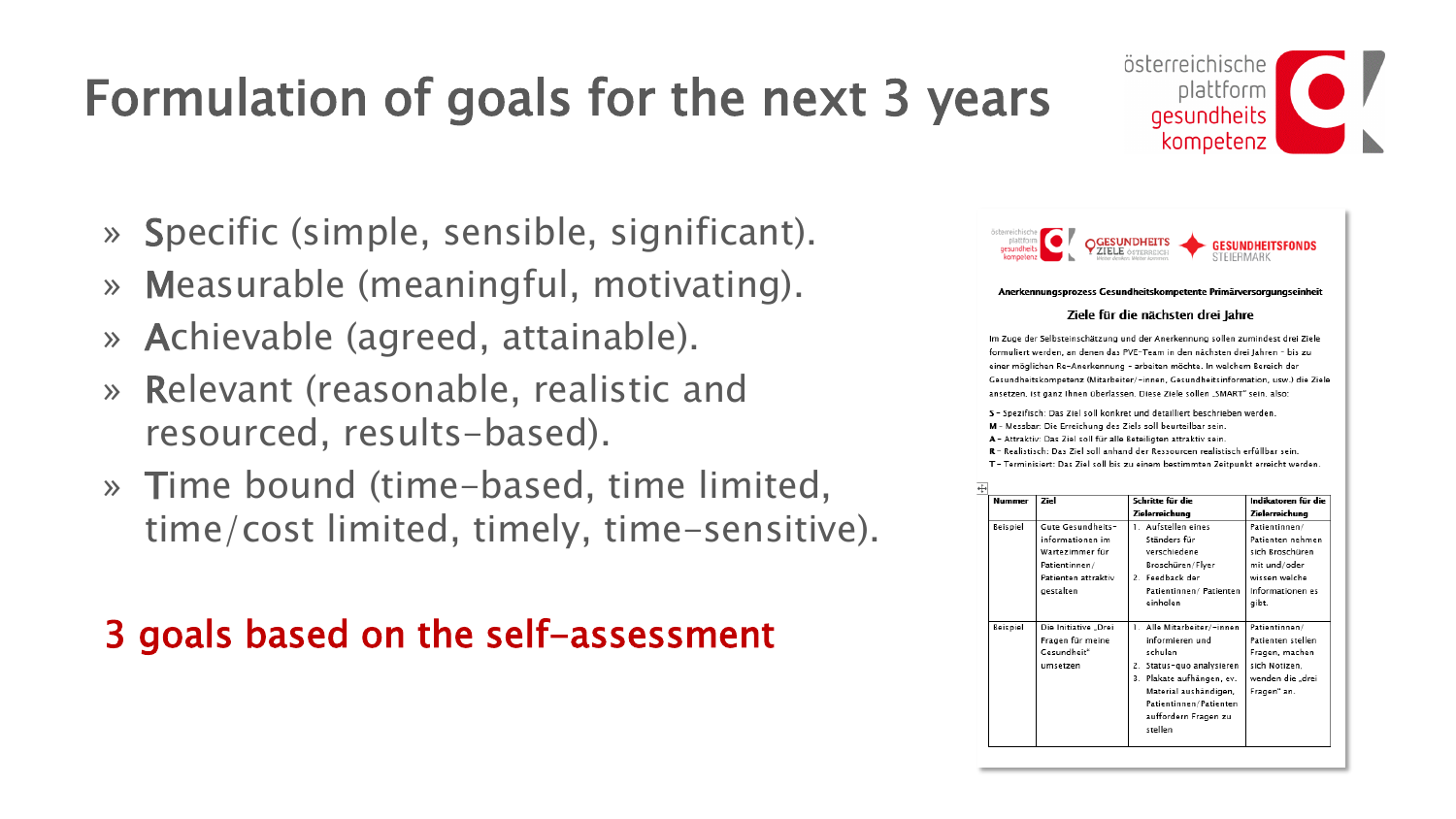### Preliminary results & lessons learned



- 1. Don't start anything new during a pandemic…
	- » PCUs were extremely busy (vaccinating, implementing new guidlines, etc.)
	- » Certification: aimed lower and needed a lot of time
- 2. PCUs find the offer interesting and feasible, but:
	- » too few resources, too many other offers/ topics  $\rightarrow$  integrated concept for health promoting and health literate PCU
	- » health literacy needs to be a priority; certification needs to be marketed
	- » It is very difficult to get the whole PCU on board
- 3. Important insights:
	- » Flexibility!
	- » Financial support, incentives